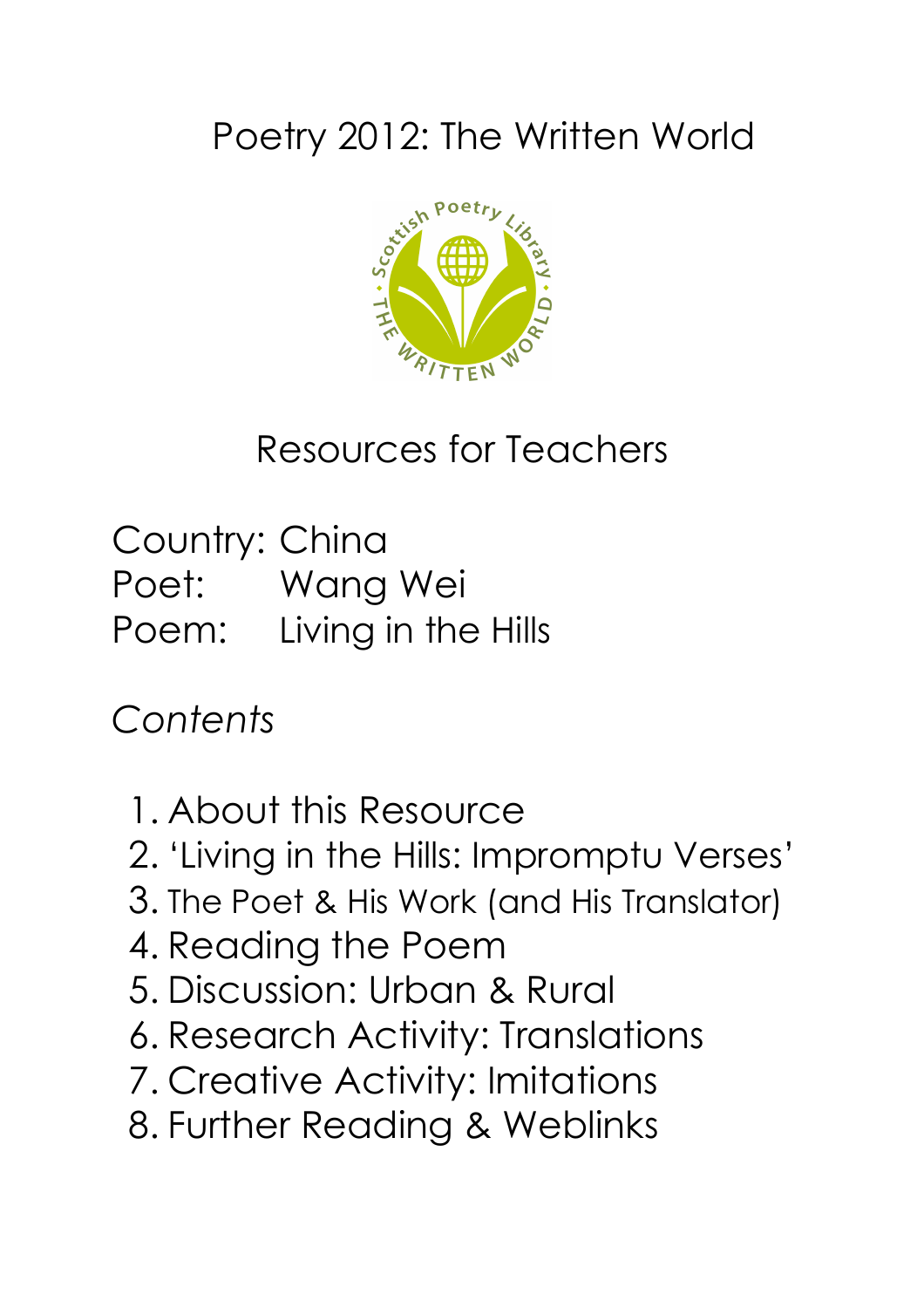## *About this Resource*

Activities in this resource are aimed at pupils in upper secondary school (S4–S6).

#### **Developing global citizens within Curriculum for Excellence**

These resources, featuring poems from around the world, can help realise certain key principles within this document, including

- *• enabling learners to appreciate the values and opinions of others with particular reference to environments and cultures*
- *• motivating learners to engage in local, national and global issues*
- *• promoting the concept of shared humanity*
- *• actively engaging [learners] in exploring a variety of traditions and cultures from around the world*

#### **This resource**

- helps pupils to develop an *understanding of the complexities of language through the study of a range of texts*
- *• provides learners with the opportunity to analyse and evaluate texts*
- *• provides learners with the opportunity to create and produce texts*

from SQA's 'Key points for English' www.sqa.org.uk/sqa/45672.html (accessed 21 May 2012)

The 'Discussion' topic below may also relevant to Geography, in the context of "[bringing] together the natural and social sciences".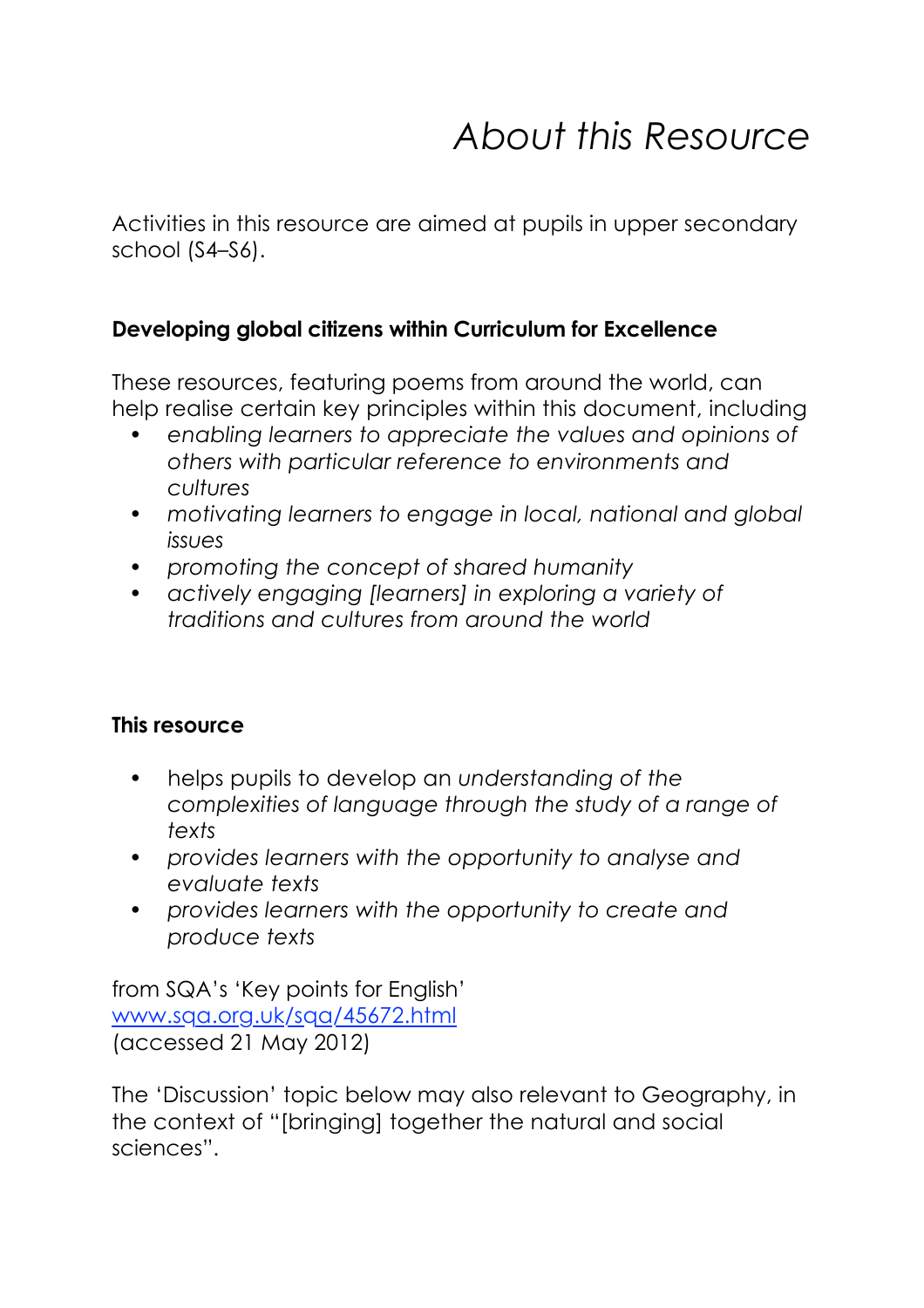### *Living in the Hills: Impromptu Verses*

I close my brushwood door in solitude And face the vast sky as late sunlight falls. The pine trees: cranes are nesting all around. My wicker gate: a visitor seldom calls. The tender bamboo's dusted with fresh powder. Red lotuses strip off their former bloom. Lamps shine out at the ford, and everywhere The water-chestnut pickers wander home.

Wang Wei (701–762)

from *Three Chinese Poets: translations of poems by Wang Wei, Li Bai and Du Fu*, translated by Vikram Seth (New York: HarperPerennial, 1993)

Reproduced by kind permission of the translator

Notes: in *Mountain Home: The Wilderness Poetry of Ancient China* (2007), David Hinton notes that *gate* (or, as here, *door*) often stands as a metaphor for *awareness*, and that *closing the gate* means that the speaker's "house was very secluded, and they were content in that seclusion, rather than longing for company".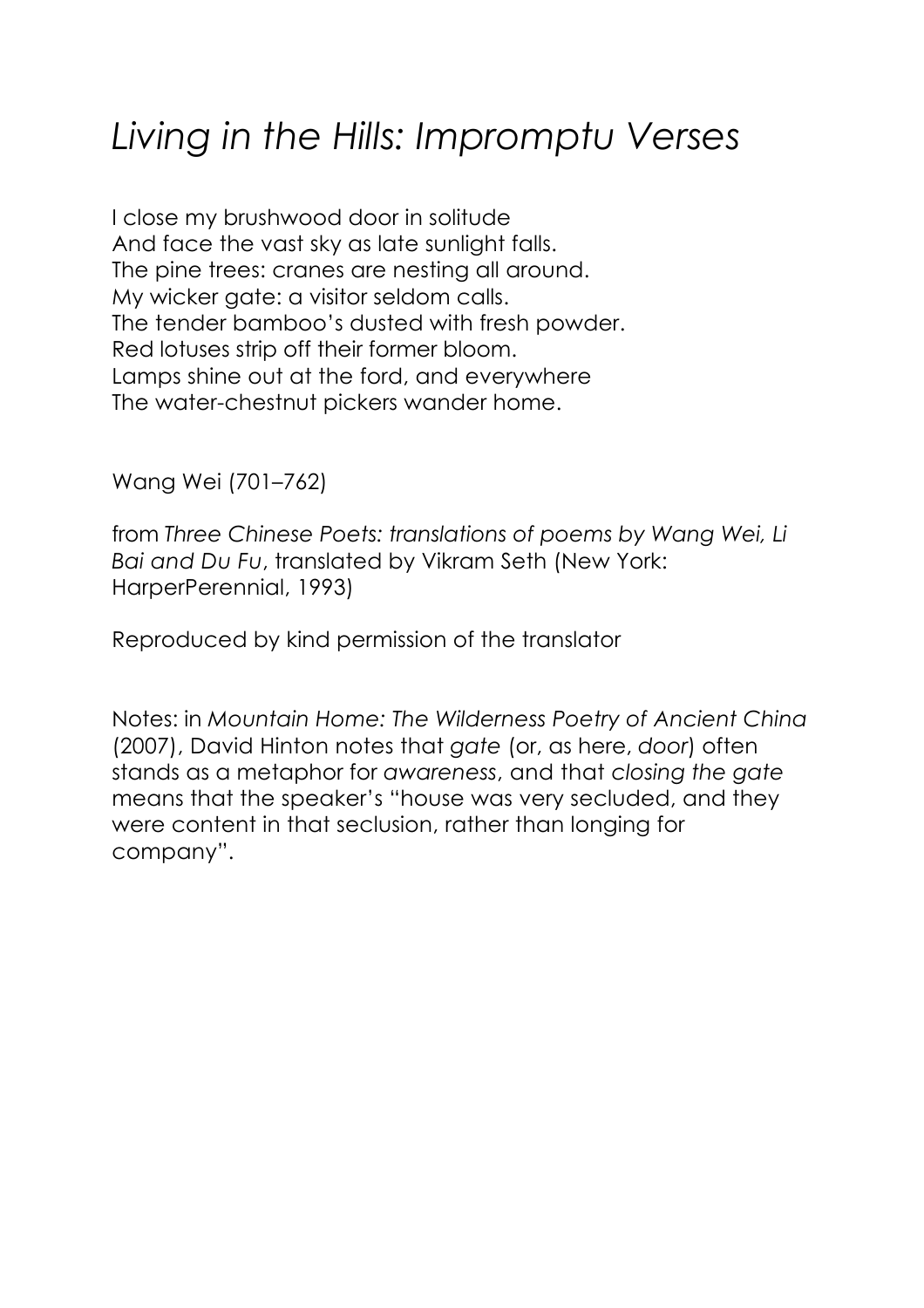# *The Poet & His Work (& His Translator)*

Along with with Li Bai and Du Fu, **Wang Wei** (701–762) is one of the three great poets of the earlier Tang Dynasty. He was born in Shensi in central China, his father a local official and his mother a member of a distinguished literary family. After passing the *chinshih* examination in 721, which guaranteed entry into literary and official circles, he married and developed an estate in the hills south of the capital, Chang-an (today's Xian), where he lived whenever possible. His wife died when he was 30. Wang had a generally successful official career, with posts in the capital Chang-an, and in the provinces; he was known as a distinguished painter and calligrapher as well as a poet. During the tumultuous An Lushan rebellion, he was forced to serve the rebels; after its suppression in 757 he was briefly imprisoned, but pardoned and later restored to office.

Born in 1952 in Calcutta, India, **Vikram Seth** studied in England, the USA and China. A well-known poet and novelist, his books include *The Golden Gate: A Novel in Verse* (1986), which is set in California; *A Suitable Boy* (1993), a novel examining religious tensions in post-independence India; and *An Equal Music* (1999), a novel centered on musicians living in London and Vienna. He has also published several collections of poetry, including *The Humble Administrator's Garden* (1985), and well as travel books, stories for children and the memoir *Two Lives* (2005), about the marriage of his great-uncle and aunt.

"Wang Wei's typical mood is that of aloneness, quiet, a retreat into nature and Buddhism. What one associates with him are running water, evening and dawn, bamboo, the absence of men's voices. The word 'empty' is almost his signature."

from Seth's Introduction to *Three Chinese Poets*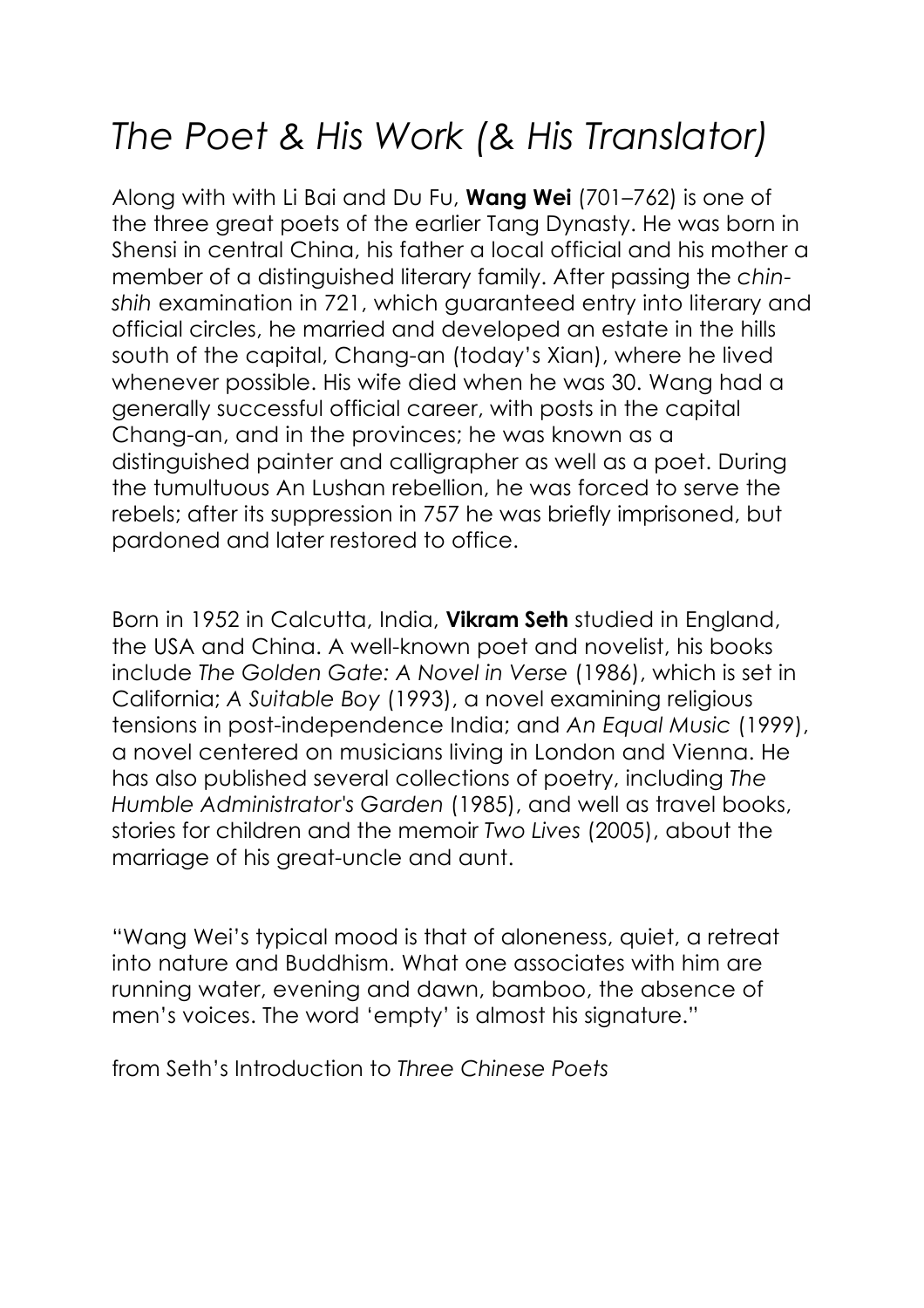## *Reading the Poem*

- The poem is structured as four couplets. Compare and contrast each couplet: how is the imagery similar, how does it vary?
- What do we learn about the speaker the 'I' of the poem? How would you describe the speaker's mood? How do you think the speaker feels, seeing "the water-chestnut pickers wander[ing] home"?
- What do we learn about the place the poem is set, in terms of, for example, visual appearance, sound, cultivation and settlement?
- *• Measure* the translated poem, that is, describe it in numbers – count its verses, lines, beats, syllables, sentences – and look at its rhyme scheme.
- Are its measures and rhymes regular or irregular? How does this affect the way you consider the images which the poem presents?
- The poem like much classical Chinese poetry uses concrete images to express abstract emotions and ideas. Consider how this poem treats 'big ideas' such as life and death, the individual and society, and humanity's relationship to the natural world.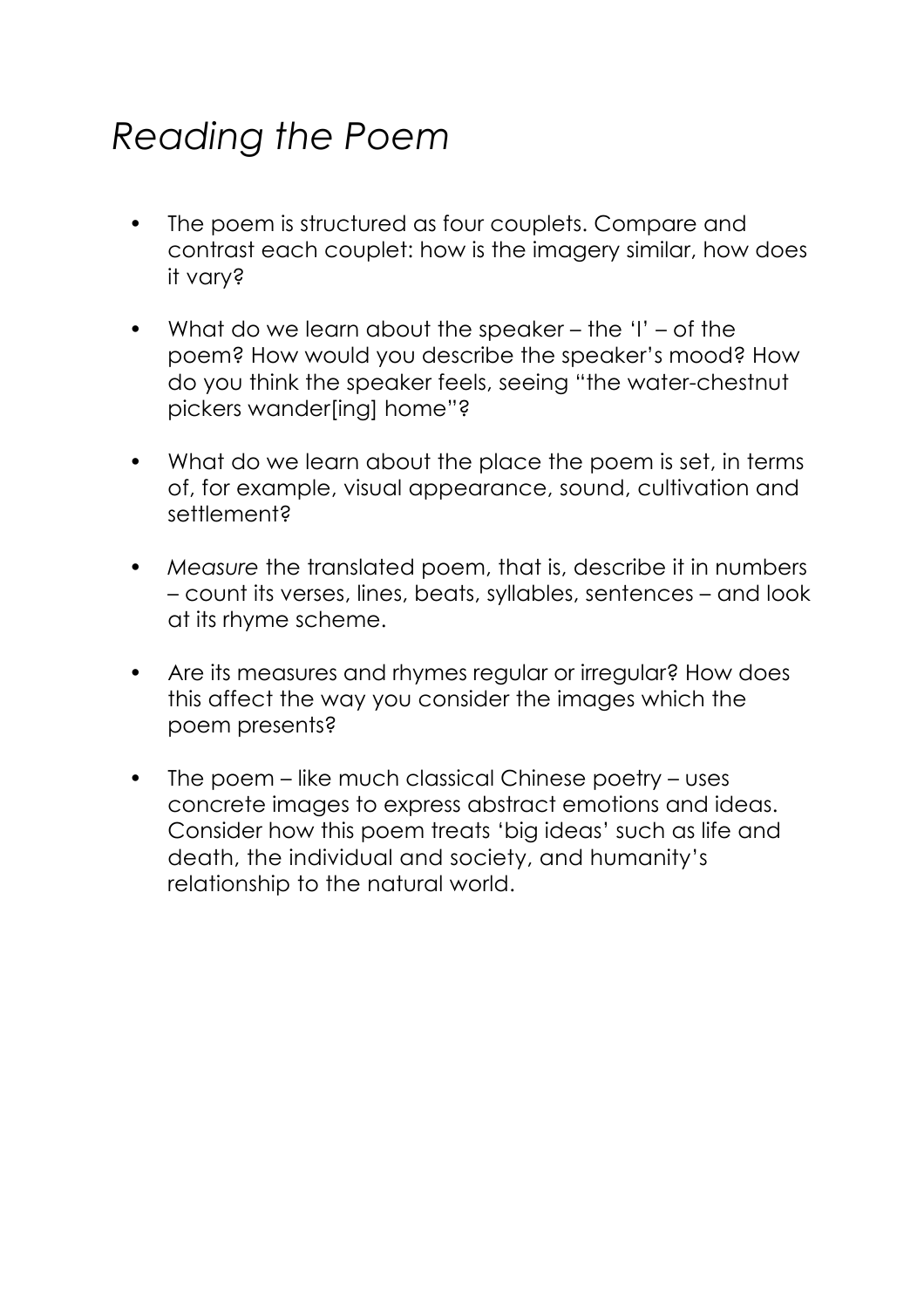#### *Discussion*

- Do you live in the country or the city? If you live in a town, which do you feel closer to?
- When you leave school, do you plan or hope to live in the country or the city? Why?
- What are the advantages and disadvantages of each?
- To what extent do people in the city rely on people in the country? And vice versa?

#### *Research Activity*

Compare Seth's translation of the poem with versions by Pauline Yu and Eileen Chong:

- http://firstknownwhenlost.blogspot.co.uk/2011/06/threeversions-of-wang-wei-i-close-my.html
- http://www.softblow.org/eileenchong.html

Seth's version uses rhyme, and a standard metre (iambic pentameter); Yu's is unrhymed and metrically irregular; Chong calls her poem "a loose and associative translation".

Which version

- sounds best when read aloud?
- evokes the clearest images in your mind?
- suggests most strongly the poem's age and 'foreign-ness'?
- makes you feel the scene described is one you could encounter today?

Compare the final two lines in each version. What is unique about each of them, in terms of the aspects of the scene which they choose to highlight?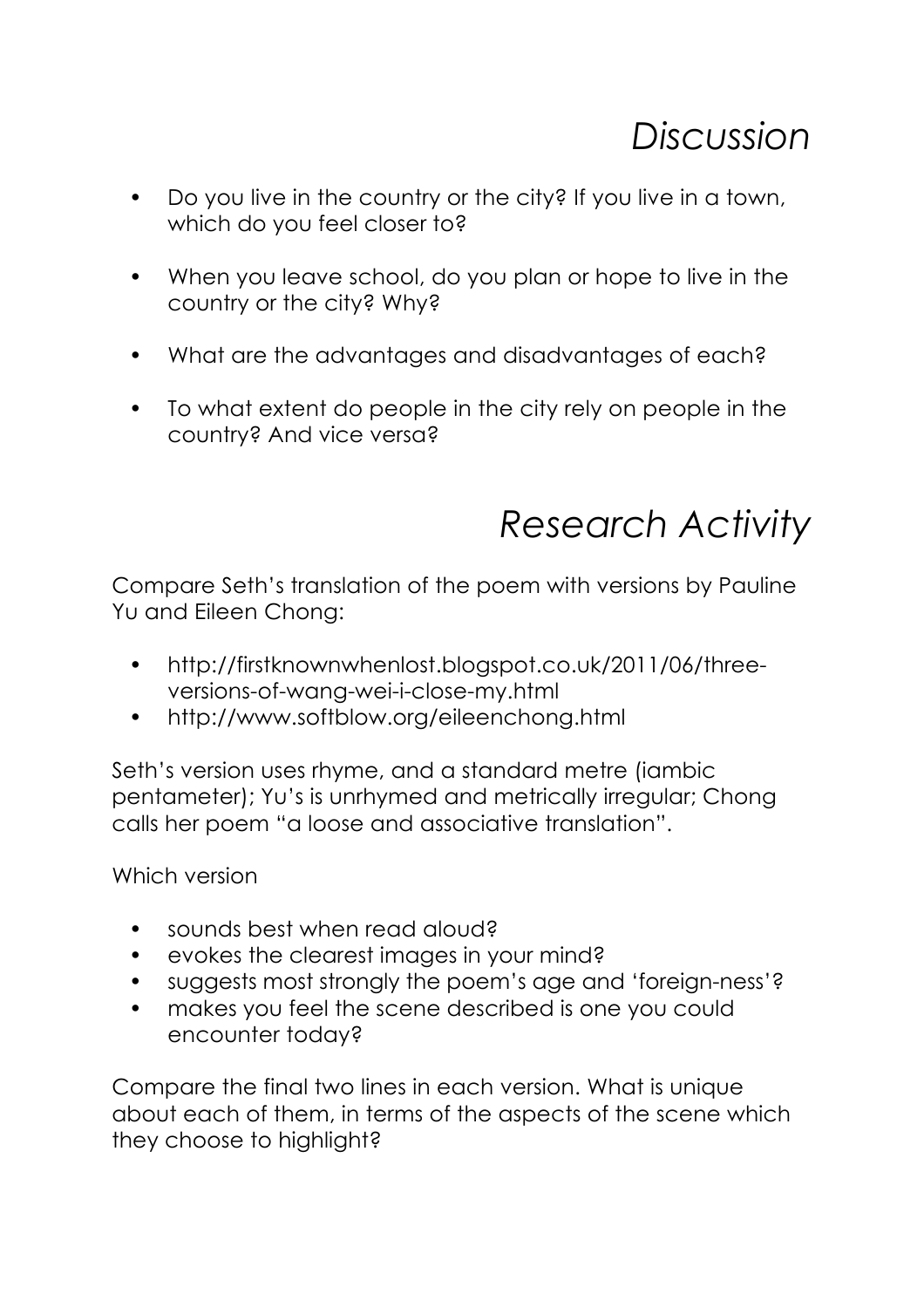## *Creative Activity*

Below are two 'imitations' activities,, the first drawing on the imagery of 'Living in the Hills', and the second on its form.

Write your own version of the poem, *expanding* its imagery, like Eileen Chong's "Returning to Wang Wei" (see above). For example, drawing on your own experiences of such places and / or your imagination you could describe

- the structure the 'brushwood door' belongs to
- the garden or enclosure the "wicker gate" opens on to
- the colours of the sky
- what the poet hears
- the ground underfoot
- the river, and how and where it flows
- how the scene changes as the sun goes down

Write a poem featuring your own choice of imagery, which draws on the formal patterns of 'Living in the Hills', especially its structure of four couplets:

- the first couplets places you where and when
- the second couplet features what Seth calls "grammatical parallelism", that is, both lines have the same structure (in Seth's version, a noun followed by a colon, then a related second noun, plus verb and adverb
- the third couplet draws a contrast between two similar things (here plants), and is in close-up
- the fourth couplet opens out to the wider landscape

Your couplets could

- rhyme as the original, aabbccdd
- rhyme as Seth's version ab(a)bcd©d
- be unrhymed